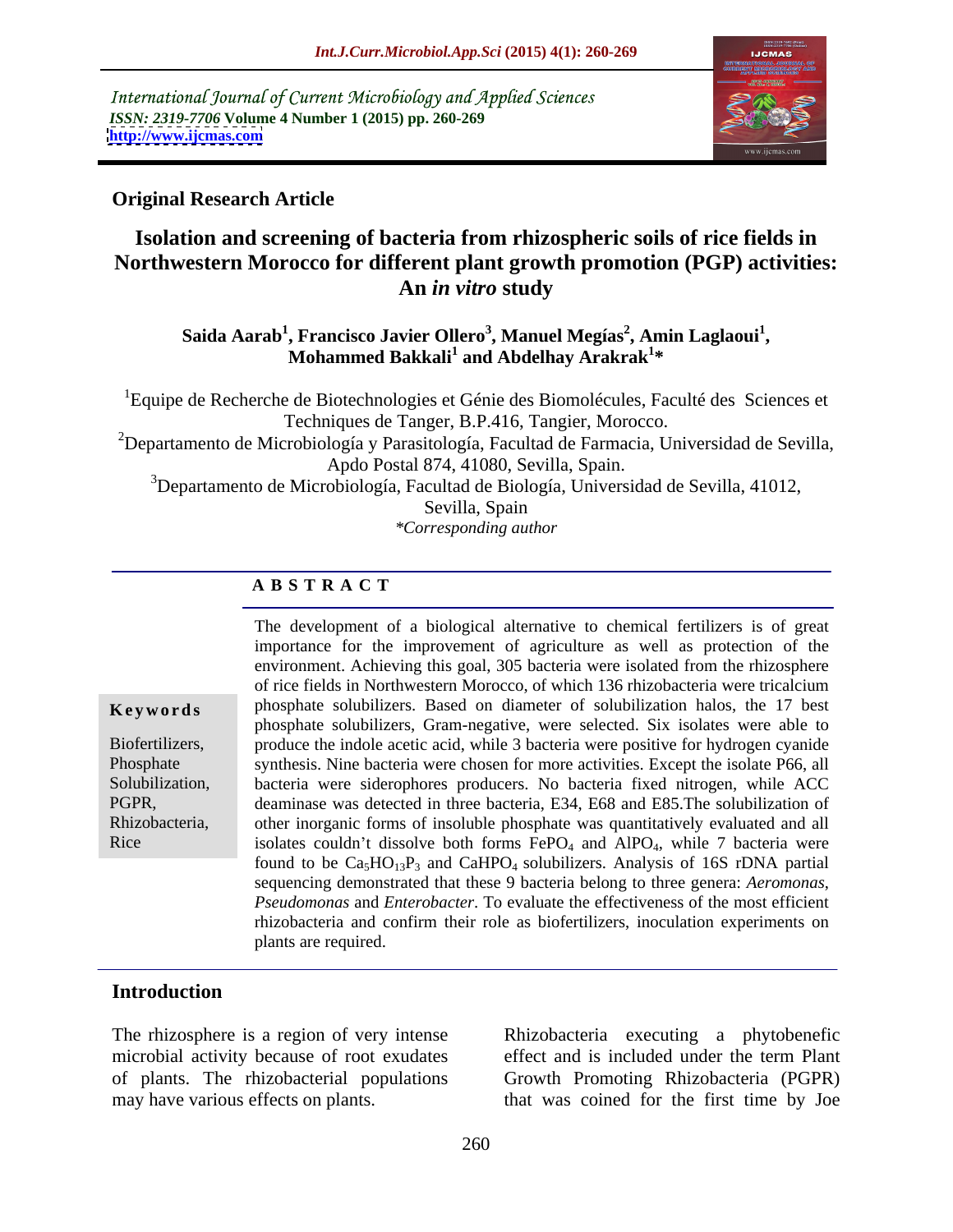Kloepper in the early 1980s. The PGPR may Guadiamar) were dissolved in 18 ml of use one or more mechanisms for plant sterile physiologic water. Then 100µl of growth improvement. These beneficial dilutions were plated on TSA (Tryptic soy activities are either direct like phosphate solubilization, production of plant growth regulators and atmospheric nitrogen fixation To select PSB, the isolates were grown on or indirect presented by the biocontrol Pikovskaya's (PVK) (Pikovskaya, 1948) through the production of several agar plates containing  $0.5\%$  Ca<sub>3</sub>(PO<sub>4</sub>)<sub>2</sub> as P antagonistic metabolites. Thus, inoculation source. Only colonies surrounded by clear of plants with these PGPR is accompanied by a significant increase in productivity that solubilization halos, the inoculated PVK results from two main beneficial plates were incubated at 28 °C for 7 days. mechanisms: stimulation of plant growth The diameter of the halo of solubilization and protection of plants against soil-borne was calculated by subtracting the colony diseases. diameter from the total diameter. Only PSB

According to numerous studies, PGPR selected and conserved in 25% sterile include different bacterial genera. Among the PGPR used in the inoculation of plants and have given significant results, isolates *In vitro* **screening of isolates for multiples** belonging to *Rhizobium* (Afzal and Bano, 2008), *Bacillus* (Orhan *et al.,* 2006), *Pseudomonas* (Naiman *et al.,* 2009) **Production of indole acetic acid (IAA)** *Enterobacter* (Morales-García *et al.,* 2011), *Serratia* (Nico *et al.,* 2012) and *Pantoea* To detect the IAA production, aliquots of (Khalimi *et al.,* 2012). 10µl bacterial cultures were deposited on a

The development of biofertilizer composed by these phytobenefic rhizobacteria could After incubation at 28 ° C, the membrane minimize or even replace the use of was located on filter paper soaked with chemical fertilizers while assuring a Salkowski reagent (2% FeCl<sub>3</sub> (0.5M), 35% sustainable agriculture and maintaining environmental quality. For this purpose, the Development of pink halos around the present work is the first study that focuses bacterial colonies indicated IAA production. on the isolation of bacteria from the rhizosphere of rice cultured in the Northwest **Production of hydrogen cyanide (HCN)**  of Morocco, and the selection of strains that are characterized *in vitro* by several positive

# **Isolation and selection of phosphate**

Two grams of rhizospheric soil of three rice (*Oryza sativa*) varieties (Puntal, Elio and

agar) medium.

agar plates containing  $0.5\%$  Ca<sub>3</sub>(PO<sub>4</sub>)<sub>2</sub> as P halos were chosen. To measure the that gave halos with diameters  $\geq 4$  cm were selected and conserved in 25% sterile glycerol at -20 °C.

# **(PGP) activities**

nitrocellulose membrane placed on tryptic soy agar (TSA) contained 0.05% tryptophan. Salkowski reagent (2% FeCl<sub>3</sub> (0.5M), 35% perchloric acid) (Bric *et al.,* 1991).

activities for plants. cultures were streaked on TSA amended **Materials and Methods** 2% sodium carbonate in 0.5% picric acid **solubilizing bacteria (PSB)** sealed with parafilm and incubated at  $28 \pm$ To estimate HCN production, bacterial with 4.4  $gl^{-1}$  glycine. A filter paper soaked in 2% sodium carbonate in 0.5% picric acid solution was placed in the top of each plate (Bakker and Schippers, 1987). Plates were 2°C. Development of orange to red colour indicated HCN production.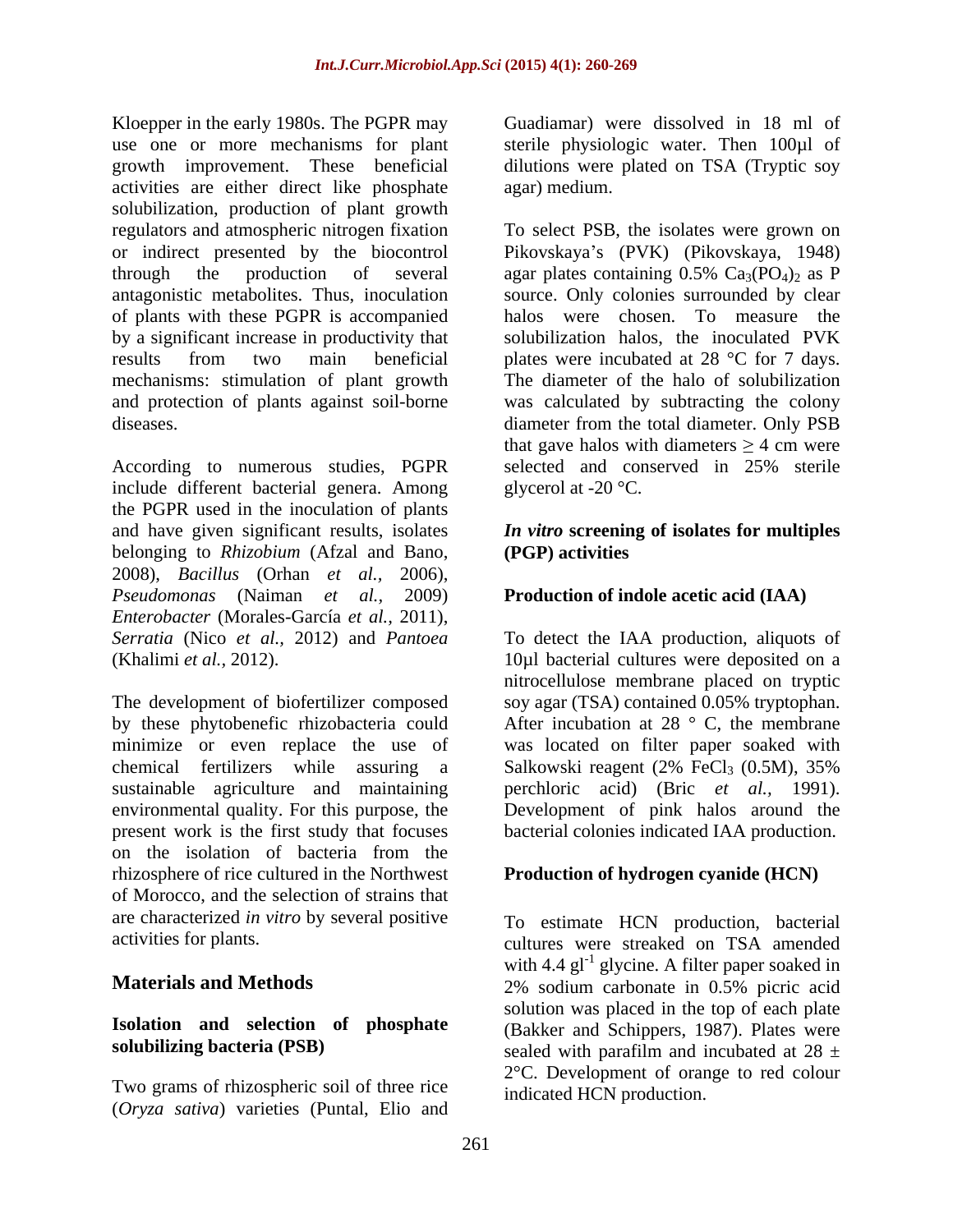The plates of TSA were spot inoculated with (CAS) (Schwyn and Neilands, 1987) was poured on the surface of each plate. After 24 **PCR amplification of 16S rDNA and**  h in the dark, development of orange halo around the bacteria was considered as

Tubes containing 3 ml of semisolid N-free AGAGTTTGATCCTGGCTCAG-3') and Burk medium (Burk, 1930) were inoculated incubated at  $28 \pm 2$ °C. After 24 h, 1 ml containing 0.2 mM of each primer, 0.2 mM incubated again. As ethylene is proportional to the rate of  $N_2$  fixed, formation of this gas after every 72 h of incubation. the thermocycler under the following

Bacterial cultures grown in TSB and washed with sterile physiological water were used to inoculate tubes of M9 Minimal Medium PCR products were purified from agarose contained 3 mM ACC as a sole nitrogen source. M9 medium without ACC served as  $\quad$  kit (Macherey-Nagel, Germany) and a control. All inoculated tubes were sequenced. The nucleotide sequences incubated at 28°C. The absorbance was obtained were compared using the BlastN recorded after 24 h and then after 48 h at program on the page of National Center for 600 nm. Strains having ACC deaminase activity provided high values in the ACC tubes.

## **Solubilization of other forms of inorganic**

 $Ca<sub>3</sub>(PO<sub>4</sub>)<sub>2</sub>$ byhydroxyapatite  $(Ca<sub>5</sub>HO<sub>13</sub>P<sub>3</sub>)$ , Statgraphics Plus version 4.0. dicalcium phosphate (CaHPO<sub>4</sub>), aluminum

**Production of siderophores** phosphate (AlPO<sub>4</sub>) or ferric phosphate test bacteria and incubated at  $28 \pm 2^{\circ}$ C for 3 surrounded by clear halos were considered days. A layer of chrome azurol S medium as P solubilizers.  $(FePO<sub>4</sub>)$ . The inoculated plates were incubated at 28°C for 7 days. Only isolates as P solubilizers.

# **sequencing**

positive for siderophores production. Total genomic DNA was extracted with the **Nitrogenase activity** (Bio-Rad). Amplification of 16S rDNA with 100  $\mu$ l of bacterial culture, sealed and  $\sigma$  3') was carried out in a 20 $\mu$ l final volume acetylene was injected in each tube and dNTPs, 1X PCR buffer and 0.1 U of Taq Quantum prep Aquapure Genomic DNA kit using universal bacterial primers fD1 (5'- AGAGTTTGATCCTGGCTCAG-3') rD1 (5'-AAGGAGGTGATCCAGCCGCA containing 0.2 mM of each primer, 0.2 mM polymerase.

was measured by the gas chromatography The reaction mixture was incubated in a **Aminocyclopropane-1-carboxylate (ACC)** at 95°C, followed by 35 cycles of **deaminase activity** denaturation at 95<sup>°</sup>C for 30 s, annealing at thermocycler under the following conditions: an initial denaturation for 5 min 57°C for 45s and extension at 72°C for 2 min.

> gels with the PCR Clean-up Gel Extraction kit (Macherey-Nagel, Germany) and sequenced. The nucleotide sequences Biotechnology Information [\(www.ncbi.nlm.nih.gov/blast/Blast.cgi](http://www.ncbi.nlm.nih.gov/blast/Blast.cgi)).

## **Statistical analysis**

**P** The data are reported as means ± SD Qualitative assay of solubilization of other more. The results were subjected to analysis sources of inorganic P was evaluated using of variance (ANOVA) according to Fisher modified PVK medium, substituting protected LSD test (p < 0.05) using the (standard deviation) for 3 replications or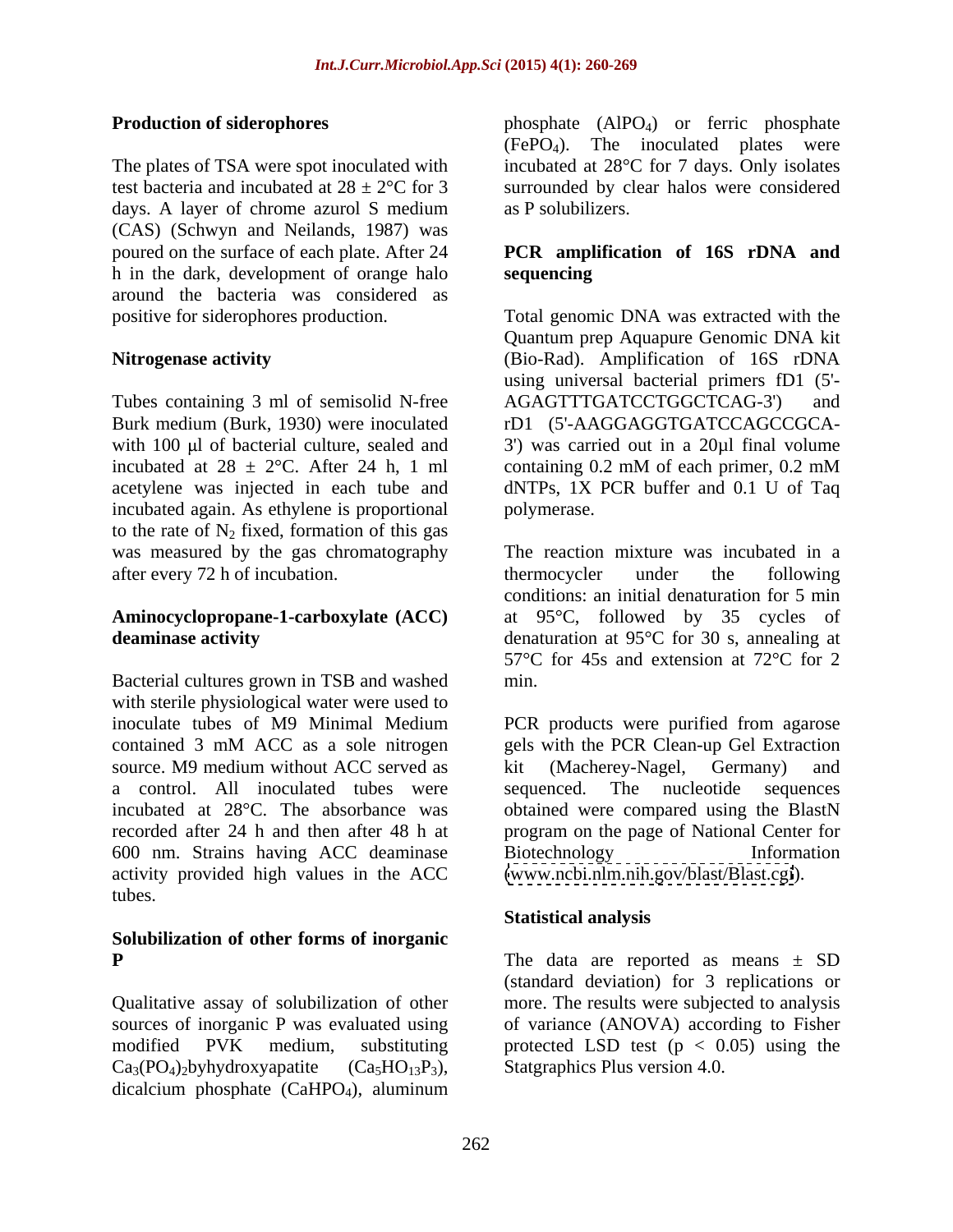## **Isolation and selection of PSB with several plant-beneficial activities**

PVK solid medium are considered as phosphate solubilizing bacteria (PSB). So, a in the Northwest of Morocco, of which Based on a sequence identity of 98% or diameter of solubilizing halo (diameter  $\geq 0.4$  species belonging to three bacter<br>cm) 17 isolates all Gram negative were *Pseudomonas*. Aeromonas. cm) 17 isolates, all Gram negative, were *Pseudomonas*, *Aeromonas*, and selected for further tests.

Six isolates were capable of producing IAA giving pinkish halos on nitrocellulose membranes, whereas just 3 bacteria were HCN positive. These 9 bacteria were screened for the siderophores test. Except the isolate P66, all the bacteria were able to produce siderophores (Table 1). For the nitrogen fixation assay, no bacteria were found nitrogenase positive. But three<br>bacteria. E34. E68 and E85 were shown positive for the ACC deaminase activity

## **Quantitative assay of solubilization of inorganic forms of insoluble phosphate**

Other mineral forms of insoluble phosphate were used to assess P solubilizing capacity of 9 selected bacteria. So, tricalcium phosphate was substituted by4inorganic results obtained, the majority of the selected et al., 2006; Muleta et al., 2013). So, it was<br>hacteria were able to solubilize both forms found that almost 44.6% of rhizobacteria bacteria were able to solubilize both forms of calcium phosphate  $(Ca_5HO_{13}P_3$  and CaHPO4) (Table 2). Except G70 and E34, solubilizing halos were observed around 7isolates in plates containing  $Ca<sub>5</sub>HO<sub>13</sub>P<sub>3</sub>$  and CaHPO4 as phosphate source. In contrast, no colonies exhibiting a clear halo were

**Result and Discussion blue observed on agar plates supplemented with** either FePO<sub>4</sub> or AlPO<sub>4</sub> (Table 2).

## **Identification of PSB isolates**

Bacteria producing transparent halos on Sequencing of PCR-amplified 16S rDNA total of 305isolates obtained from the rhizosphere of three varieties of rice cultured isolates evaluated in this study (Table 3). 44.6%bacteriawerePSB. Based on the more, the 9 isolates were closely related to genes and comparison of sequences obtained with available data in the GenBank using the BLAST allowed us to identify the 9 PSB Based on a sequence identity of 98% or species belonging to three bacterial genera *Pseudomonas*, *Aeromonas*, and *Enterobacter* (Table 3).

## **Selection of PSB with several plant growth promoting activities**

bacteria, E34, E68 and E85 were shown many soils but in forms poorly assimilable (Table 1). rhizobacteria which are able to solubilize the sources of insoluble phosphate,  $Ca_5HO_{13}P_3$ , literature, the PSB are more abundant in the CaHPO<sub>4</sub> FePO<sub>4</sub> and AlPO<sub>4</sub>. Based on the rhizosphere than non-rhizosphere soil (Chen Phosphorus  $(P)$  is one of the major elements in the mineral nutrition of plants for its importance to the growth and development (White and Brown, 2010). However, it is often a limiting mineral nutrient for many agricultural crops because it is abundant in (Khan *et al.,* 2009). The exploitation of inorganic P is a very promising approach to enhance the availability of soluble P in soils. This present work represents the first study realized in rice fields in Northwestern Morocco, in order to isolate rhizobacteria dissolving the inorganic phosphate and to select those exhibiting several plant beneficial activities. According to the literature, the PSB are more abundant in the rhizosphere than non-rhizosphere soil (Chen *et al.,* 2006; Muleta *et al.,* 2013). So, it was found that almost 44.6% of rhizobacteria isolated from the rhizospheric soil were PSB characterized by production of transparent halos surrounding the colonies indicating the P release from  $Ca<sub>3</sub>(PO<sub>4</sub>)<sub>2</sub>$  and the highest halos diameters were measured by G18 and G70 that were identified as *Enterobacter* sp.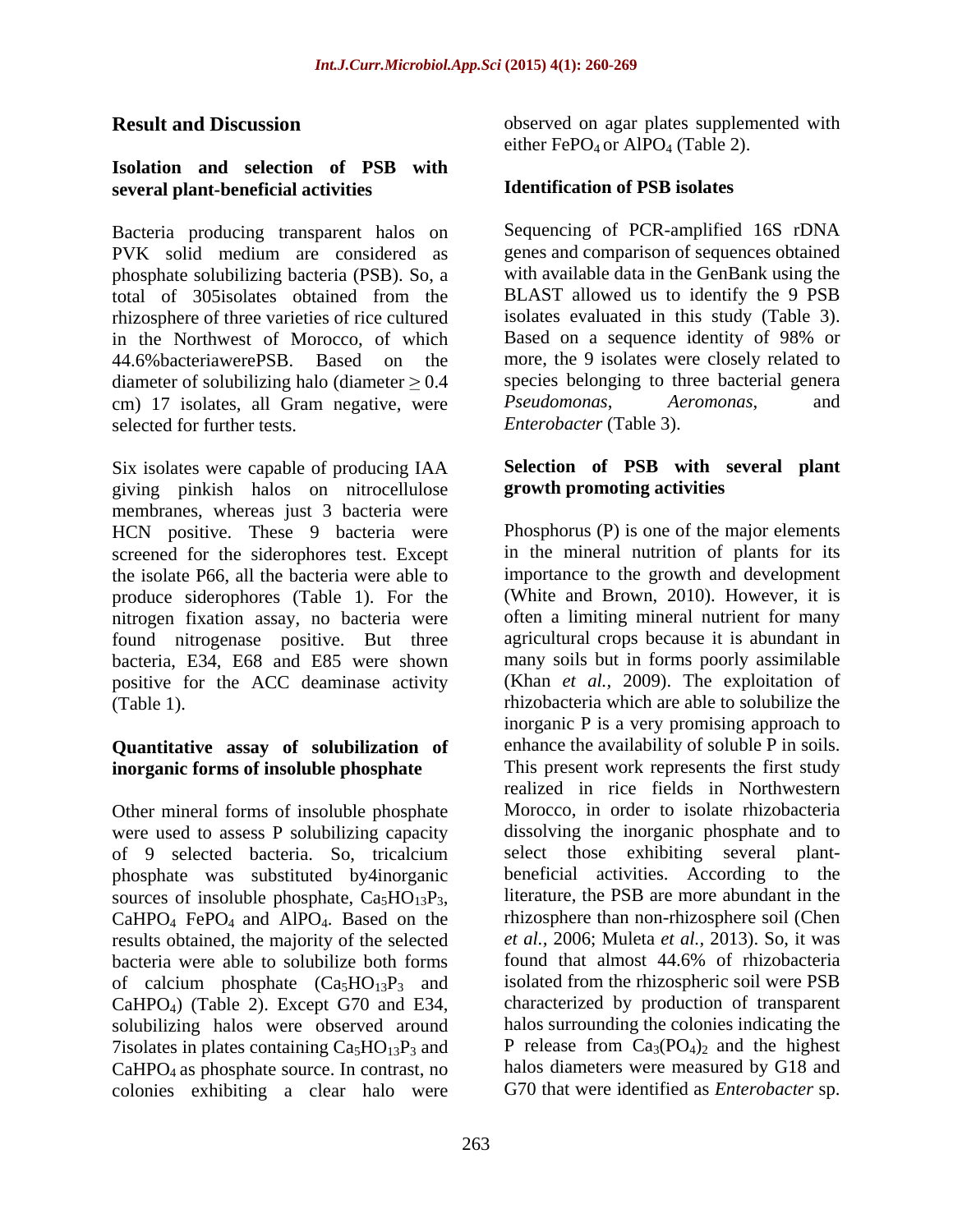Plant hormones are regulators that may influence plant growth and development, and IAA is one of the most physiologically The ability of rhizobacteria to fix tryptophan added to the culture medium, proliferation of root hairs and lateral roots  $2012$ ). (Patten and Glick, 2002; Shahab *et al.,* 2009). Biocontrol conferred by some PGPR is mainly due to a synergistic combination of different antagonistic metabolites (Haas and Defago, 2005: Jourdan et al., 2008). and Defago, 2005; Jourdan *et al.,* 2008). stress (Glick *et al.,* 2007a). This enzyme was Selected bacteria were assessed for HCN detected in 3 strains belonging to production. This volatile compound is one Pseudomonas, E34, E85 and E68. of effective antagonistic compounds According to these results, Gravel *et al.* particularly against fungi (Haas and Defago, 2005). Only 3 out of 9 isolates were HCN positive. These isolates were identified later as *Pseudomonas* sp. According to the literature, the most efficient bacterial antagonists in the soil belong to this genus, producing different antagonistic metabolites (Bakker *et al.,* 2007; Ramyasmruthi *et al.,* 2012; Trivedi *et al.,* 2008). Glick, 2003; Glick *et al.,* 2007b).

and *Aeromonas* sp. respectively. Regarding Another PGP feature that may play an the molecular identification, selected PSB important role in biocontrol is siderophores were found to belong to the genera production. These molecules have high *Pseudomonas*, *Enterobacter* and affinity to iron ion. Through this process, *Aeromonas*. Similarly, Prasanna *et al.* iron is made unavailable in the natural (2011) and Kumar *et al.* (2012) isolated habitat of phytopathogens and more from the rhizosphere of rice and green bean available for the beneficial bacteria and / or respectively PSB populations of which to the plant (Haas and Defago, 2005; strains identified as *Pseudomonas* and Beneduzi *et al.,* 2008; Ramesh *et al.,* 2009). *Enterobacter*. Moreover, Muleta *et al.* At the same time, the siderophores react as (2013) found that, among the PSB bacteria elicitors for plant inducing the systemic isolated from the rhizosphere of coffee resistance (Höfte and Bakker, 2007). Except grown in Ethiopia, strains that belong to P66 strain, all selected PSB produced *Pseudomonas* and *Aeromonas*. siderophores, which is in agreement with the results of Joseph *et al.* (2007) and Gull and Hafeez (2012) who isolated rhizobacteria producing siderophores.

active auxins. The majority of the selected atmospheric nitrogen has been of interest to bacteria were able to produce IAA from agricultural microbiologists. These PGPR which is in agreement with numerous of nitrogen uptake (Shridhar, 2012). In studies that demonstrated that IAA is the current study, no bacteria of selected strains common product of tryptophan metabolism have shown nitrogenase positive, although for several rhizobacteria (Ahmad *et al.,* many studies that have demonstrated the 2005; Joseph *et al.,* 2007). This ability of certain rhizobacteria to fix phytohormone plays a very important role in atmospheric nitrogen (Kumar *et al.,* 2001; the stimulation of root elongation and Beneduzi *et al.,* 2008; Gull and Hafeez, The ability of rhizobacteria to fix improve plant growth through the increase 2012).

> Another direct phytostimulator activity searched in PGPR is ACC deaminase that reduces ethylene levels in plants during the detected in 3 strains belonging to *Pseudomonas*, E34, E85 and E68. (2007) also reported the presence of this enzyme in *Pseudomonas putida* strain isolated from the rhizosphere of tomato. Nevertheless, this enzyme is present in strains from different rhizobacterial genera, and it hydrolyzes ACC, ethylene precursor that inhibits root elongation, thereby promoting root development (Penrose and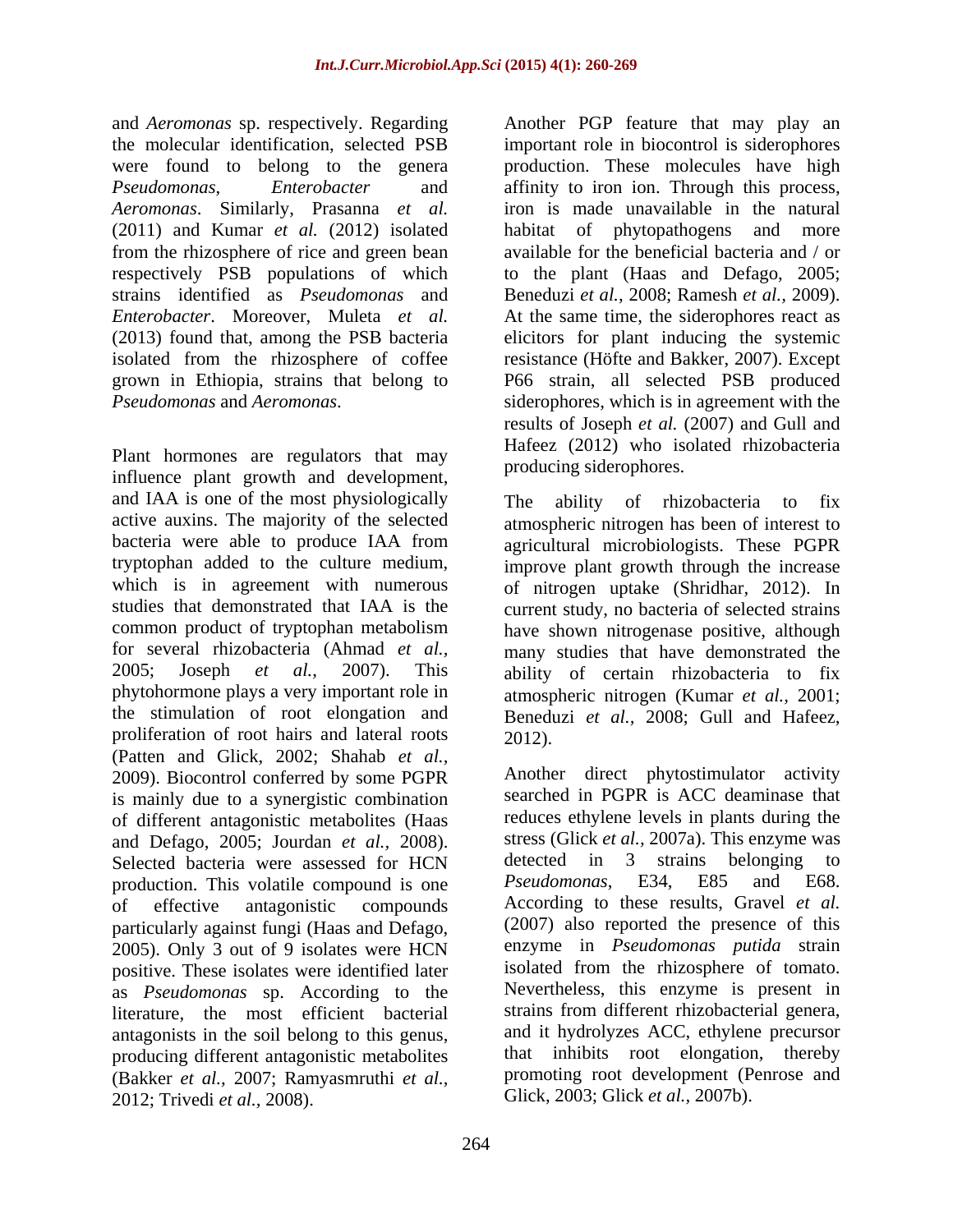## **Solubilization of other inorganic sources**

The soluble P is rapidly immobilized in soils and becomes unavailable for plants, and this *al.* (2007) who reported that PSB strains process of fixation is dependent on pH and isolated from an acid soil gave solubilization soil type. Thus, in alkaline soils, P is halos on NBRIP plates containing  $Ca_3(PO_4)_2$ precipitated by calcium, while in acid soils it without showing any solubilization in the is fixed by free oxides and hydroxides of  $pre,$  presence of  $FePO<sub>4</sub>$  and  $AlPO<sub>4</sub>$ . Identical aluminum and iron (Rodriguez and Fraga, results were found also by Chang and Yang 1999). Consequently, we decided to evaluate (2009). This phenomenon could be the ability of selected PSB to solubilize explained by the inadequacy of the protocols other mineral forms of insoluble phosphate used for the evaluation of solubilization (hydroxyapatite, dicalcium phosphate, activity by PSB regarding the ferric and aluminum phosphate and ferric phosphate). aluminum phosphates (Pérez *et al.,* 2007) or The results show that even though all because of the toxicity of ions such as the isolates were able to grow on  $PVK$   $Al^{3+}$  released during the phosphate supplemented with each of the solubilization (Illmer *et al.,* 1995) and their aforementioned inorganic phosphates, solubilization halos surrounding colonies solubilization activity PSB (Oliveira *et al.,*

**of insoluble phosphate**  clear halos on agar plates amended with **Solubilization of other inorganic sources** phosphates, when none was able to produce of insoluble phosphate and become survayible in soils are halos on ager plates anended with free soluble P is rapidly immobilized in so FePO<sub>4</sub> or AlPO<sub>4</sub>. These results are in agreement with those presented by Pérez *et*  (2009). This phenomenon could be  $Al^{3+}$  released during the phosphate released during the phosphate possible inhibitory effect on the 2009).

**Table.1** Origen of isolation, diameter of solubilization halos and evaluation of different plant growth promoting activities of selected PSB

| Isolates | Rice    | Halos (cm) IAA HCN Siderophores  |  | Nitrogen | ACC       |
|----------|---------|----------------------------------|--|----------|-----------|
|          | variety |                                  |  | fixation | deaminase |
| P29      | Puntal  | $0.7~(\pm 0.15)$                 |  |          |           |
| P66      | Puntal  | $0.4~(\pm 0.1)$                  |  |          |           |
| E34      | Elio    | $0.4~(\pm 0.06)$                 |  |          |           |
| E68      | Elio    | $0.6~(\pm 0.06)$                 |  |          |           |
| E85      | Elio    | $0.6 (\pm 0.1)$                  |  |          |           |
|          |         | G70 Guadiamar $0.9 \ (\pm 0.21)$ |  |          |           |
|          |         | G18 Guadiamar $1.1 \pm 0.12$     |  |          |           |
|          |         | G46 Guadiamar $0.5 \ (\pm 0.12)$ |  |          |           |
|          |         | G55 Guadiamar $0.4 \ (\pm 0.1)$  |  |          |           |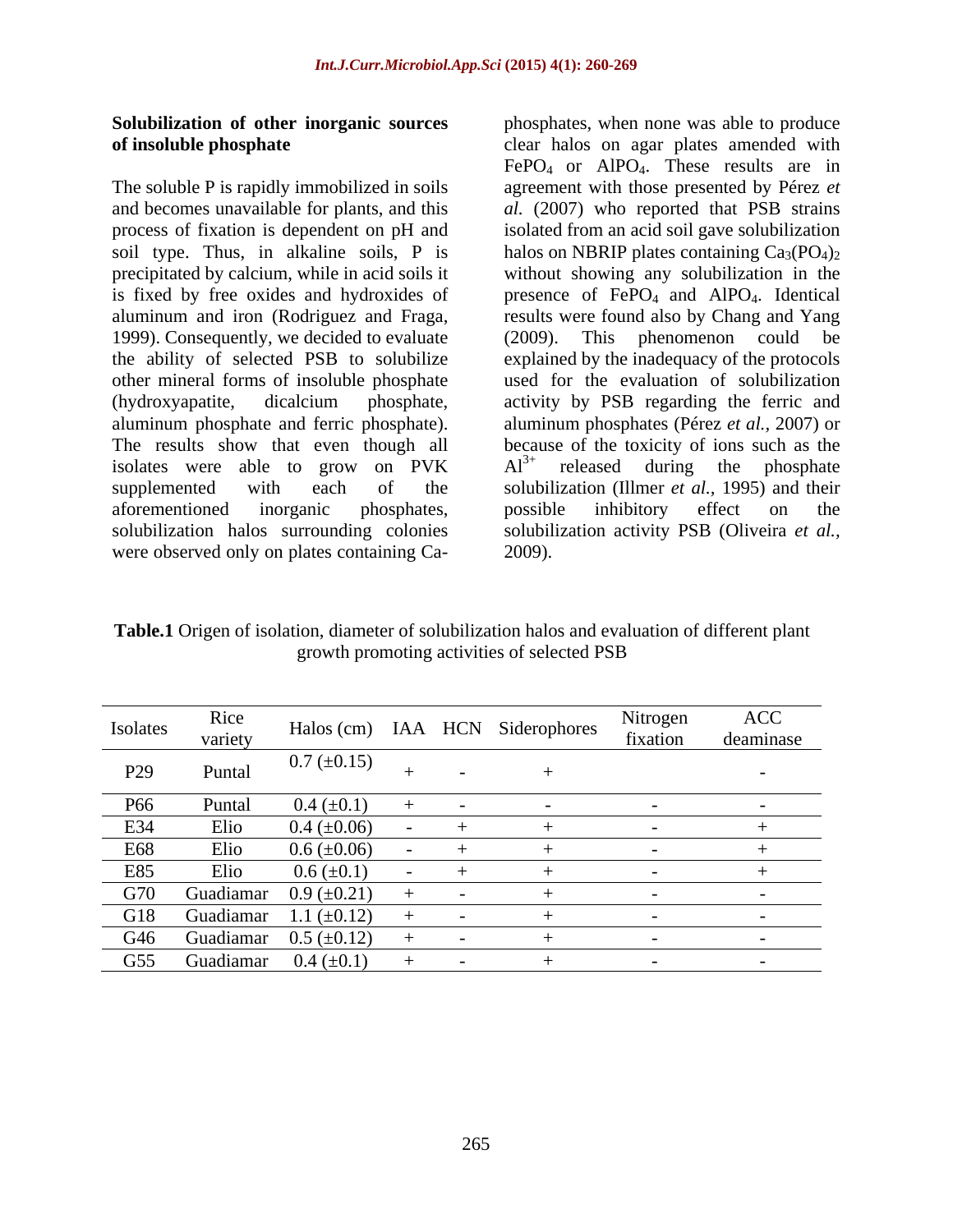## *Int.J.Curr.Microbiol.App.Sci* **(2015) 4(1): 260-269**

|                                  | Modified PVK       |             |                   |                   |  |  |
|----------------------------------|--------------------|-------------|-------------------|-------------------|--|--|
| Isolates                         | CaHPO <sub>4</sub> | $Ca5HO13P3$ | FePO <sub>4</sub> | AlPO <sub>4</sub> |  |  |
| $\mathbf{D}\mathbf{D}\mathbf{D}$ |                    |             |                   |                   |  |  |
|                                  |                    |             |                   |                   |  |  |
| $\mathbf{r}$                     |                    |             |                   |                   |  |  |
|                                  |                    |             |                   |                   |  |  |
| E85                              |                    |             |                   |                   |  |  |
|                                  |                    |             |                   |                   |  |  |
|                                  |                    |             |                   |                   |  |  |
|                                  |                    |             |                   |                   |  |  |
| G55                              |                    |             |                   |                   |  |  |

**Table.2** Qualitative test of solubilization of inorganic phosphates by the PSB isolates

**Table.3** Identification of selected PSB by 16S rDNA partial sequencing

|     | Isolates Length of 16S rDNA<br>gene sequenced | Most closely related organism | Identity (%) |
|-----|-----------------------------------------------|-------------------------------|--------------|
| P29 |                                               | Aeromonas media               |              |
| P66 | 413                                           | Aeromonas allosaccharophila   | 99%          |
| E34 |                                               | Pseudomonas brassicacearum    | 99%          |
| E68 | 649                                           | Pseudomonas corrugata         | 99%          |
| E85 | 538                                           | Pseudomonas brassicacearum    | 99%          |
| G70 | 1014                                          | Aeromonas hydrophila          | 98%          |
| G18 | 1020                                          | Enterobacter asburiae         | 98%          |
| G46 | 1008                                          | Enterobacter ludwigii         | 98%          |
| G55 | 1015                                          | Enterobacter ludwigii         | 99%          |

Conclusively, this present work is a **References** contribution to evaluate the PSB present in the rhizosphere of rice (*Oryza sativa*) cultured in North-western Morocco. The results make several isolates attractive as phosphate solubilizers and emphasize the importance of some PSB characterized by several phytobenefic activities *in vitro* Ahmad, F., Ahmad, I., Khan, M.S. 2005. such as bacteria and G18 E68, and the possibility of their exploitation for biotechnological applications such as the development of biofertilizers. However, because the presence and absence of further studies are required to assess their effect under pot culture as well as field conditions before they are recommended as bioinoculants for the plant-soil system.

## **References**

- Afzal, A., Bano, A. 2008. *Rhizobium* and phosphate solubilizing bacteria improve the yield and phosphorus uptake in wheat (*Triticumaestivum*). *Int. J. Agri. Bio., 10: 85-88.*
- Indole acetic acid production by the indigenous isolates of *Azotobacter* and fluorescent *Pseudomonas* in the presence and absence of tryptophan.*Turk. J. Biol.* 29: 29–34.
- Bakker, A.W., Schippers, B. 1987. Microbial cyanide production inthe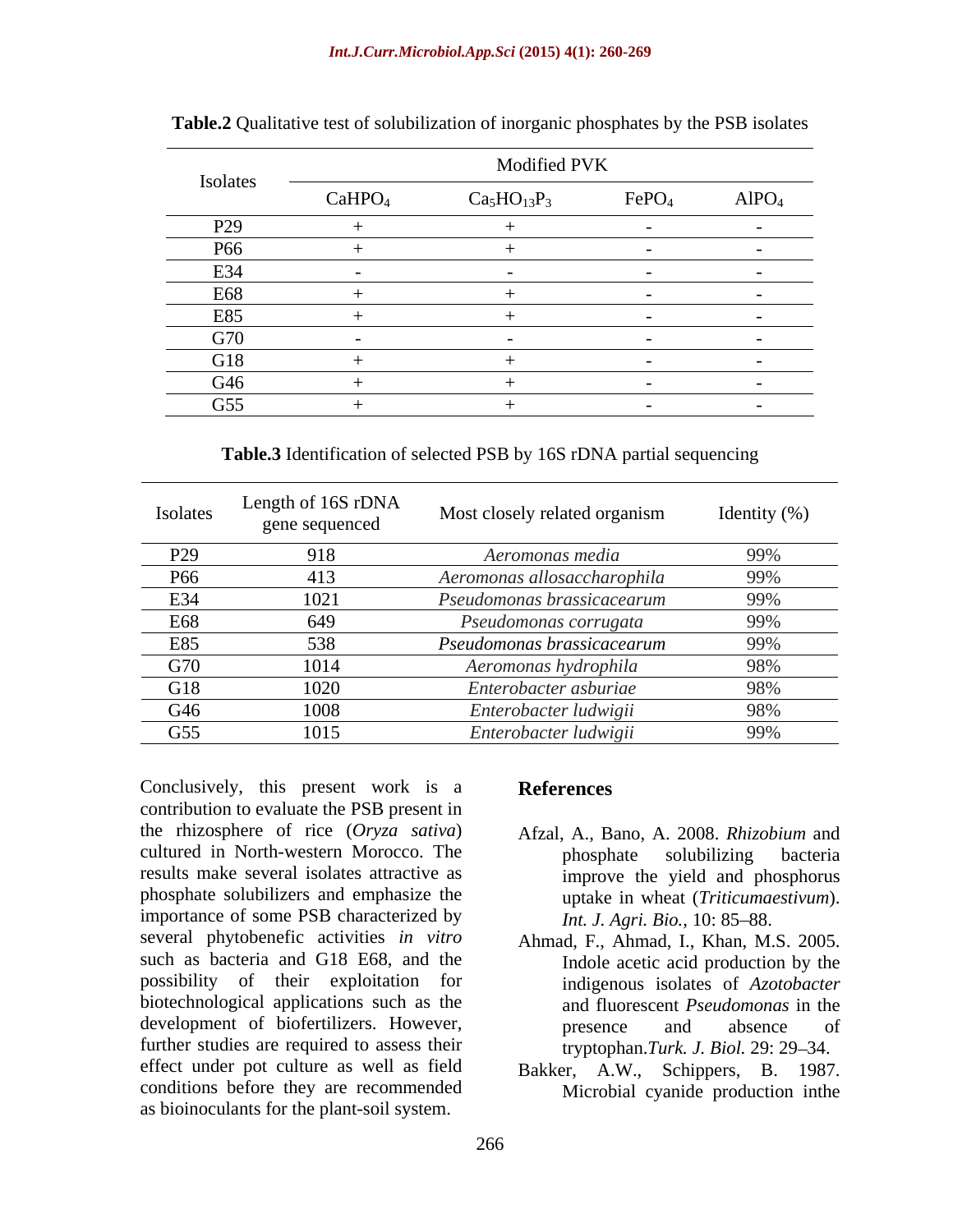rhizosphere in relation to potato yield reduction and *Pseudomonas* by bacterial ACC deaminase. *Crit.* spp. mediated plant growth *Rev. Plant Sci.,* 26(5): 227 242.

- Bakker, P.A.H.M., Pieterse, C.M.J., Van *Pseudomonas* spp. *Phytopathology,*
- Beneduzi, A., Peres, D., Vargas, L.K.,
- Brick, J.M., Bostock, R.M., Silverstone, Haas, D., Defago, G. 2005. Biological
- Burk, D. 1930. The influence of nitrogen nitrogen fixing by *Azotobacter*. *J.*
- Chang, C.H., Yang, S.S. 2009. Thermo
- Chen,Y.P., Rekha, P.D, Arun, A.B., Shen, F.T., Lai, W.A., Young, C.C. 2006.
- by ACC deaminase-producing soil Prod., 2: 141-152
- Glick, B.R., Todorovic, B., Czarny, J.,

2007b. Promotion of plant growth

- stimulation. *Soil Biol. Biochem.,* 19: Gravel, V., Antoun, H., Tweddell, R.J. 451 7. 2007. Growth stimulation and fruit Loon, L.C. 2007. Induced systemic tomato plants by inoculation with resistance by fluorescent *Pseudomonas putida* or 97: 239 243. role of indole acetic acid (IAA). *Soil.*  yield improvement of greenhouse *Pseudomonas putida* or *Trichoderma atroviride*: Possible *Biol. Biochem., 39: 1968-1977.*
- Bodanese-Zanettini, M.H., Gull, M., Hafeez, F.Y. 2012. Passaglia, L.M.P. 2008. Evaluation Characterization of siderophore of genetic diversity and plant growth **producing** bacterial strain promoting activities of nitrogen-*Pseudomonas fluorescens* Mst 8.2 as fixing bacilli isolated from rice fields in South Brazil. A*ppl. Soil* biocontrol agent in wheat. *Afr. J. Ecol.*, 39: 311–320. *Microbiol. Res.*, 6(33): 6308–6318. Gull, M., Hafeez, F.Y. 2012. Characterization of siderophore producing bacterial strain plant growth promoting and
- S.E. 1991. Rapid *In situ* assay for control of soil-borne pathogens by indoleacetic acid production by fluorescent pseudomonads. *Nat. Rev.* bacteria immobilized on *Microbiol.*, 3(4): 307–319. *Microbiol.,* 3(4): 307–319.
- nitrocellulose membrane. *Appl.*  Höfte, M., Bakker, P.A.H.M. 2007. *Environ. Microbiol.*, 57: 535–538. Competition for iron and induced gas upon the organic catalysis of *Phys. Chem.,* 34: 1174–1194. Chincholkar S.B. (Eds.), Soil tolerant phosphate solubilizing Heidelberg: Springer Verlag, Berlin. microbes for multi-functional Pp. 121–133. systemic resistance by siderophores of plant growth promoting rhizobacteria. In: Verma A. and Chincholkar S.B. (Eds.), Soil biology: Microbial siderophores. Pp. 121–133.
- biofertilizer preparation. *Bioresour. Technol.,* 100: 1648–1658. Solubilization of inorganic calcium Phosphate solubilizing bacteria from  $27: 257-263$ . Illmer, H., Schinner, F. 1995. Solubilization of inorganic calcium phosphates-solubilization mechanisms. *Soil Biol. Biochem.,* 27: 257 263.
- subtropical soil and their tricalcium Joseph, B., Patra, R.R., Lawrence, R. phosphate solubilizing abilities. 2007. Characterization of plant *Appl. Soil Ecol.,* 34: 33–41. **Exercía Exercía Expanding Exercíal Exercíal Exercíal Exercíal EXECO** Glick, B.R., Cheng, Z., Czarny, J., Duan, associated with chickpea J. 2007a. Promotion of plant growth (*Cicerarietinum* L.). *Int. J. Plant* growth promoting rhizobacteria associated with chickpea *Prod.,* 2: 141–152
	- bacteria. *Eur. J. Plant Pathol.,* 119: Jourdan, E., Ongena, M., Thonart, P., 329 339. 2008. Caractéristiques moléculaires Cheng, Z., Duan, J., McConkey, B., les rhizobactéries non pathogènes.de l'immunité des plantes induite par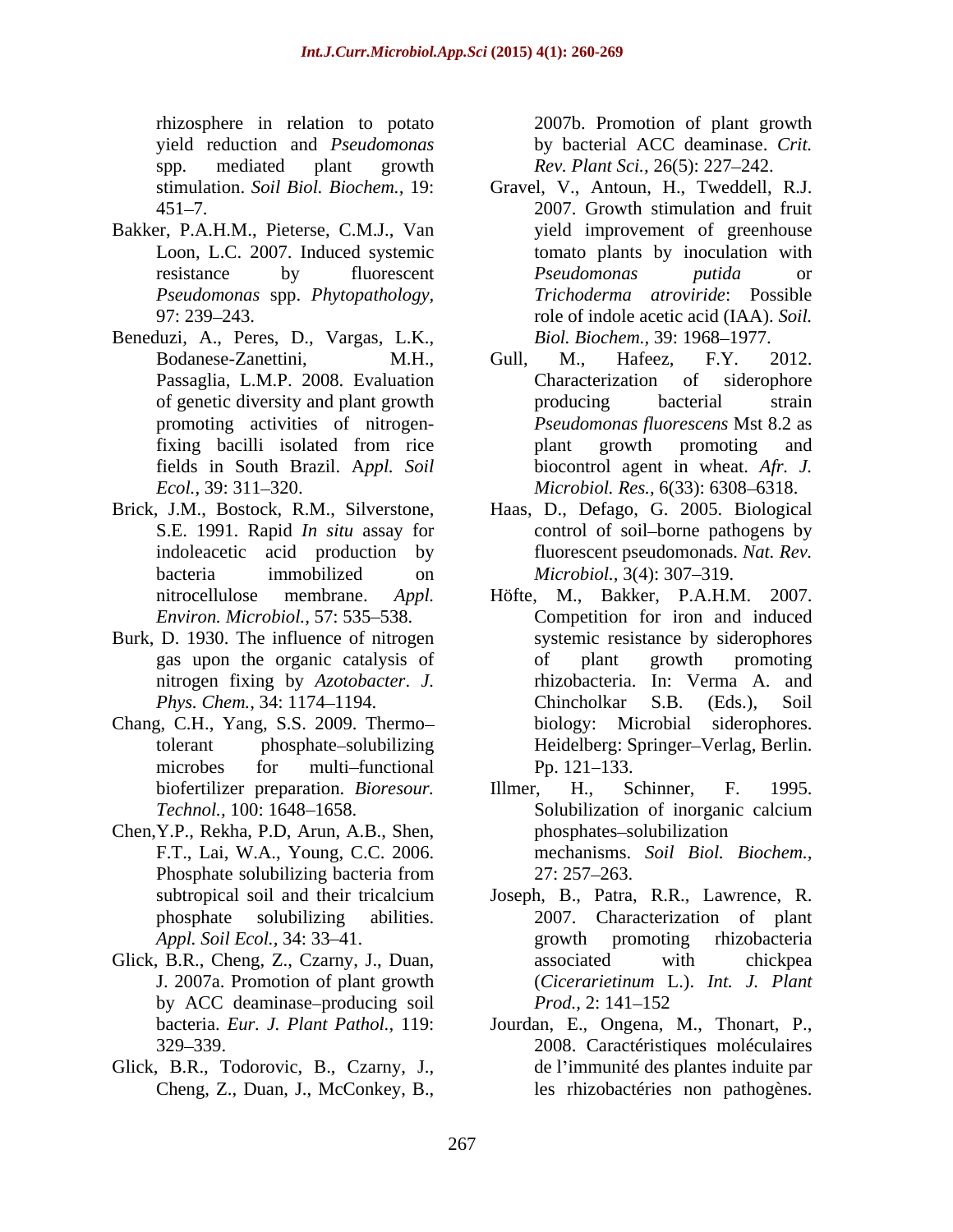*Biotechnol. Agron. Soc. Environ.,*

- Khalimi, K., Suprapta, D.N., Nitta, Y., rice. *Agric. Sci. Res. J.,* 2(5): 240
- Khan, A.A., Jilani, G., Akhtar, M.S., role in crop production. *J. Agric.*
- Kumar, A., Kumar, A., Devi, S., Patil, S.,
- Kumar, V., Behl, R.K., Narula, N. 2001. solubilizing strains of *Azotobacter chroococcum* in the rhizosphere and 1782–1787.
- Morales-García, Y.E., Juárez-Hernández, Cristales, M.R., Fuentes-Ramírez, 38-43. as a model for alternative *Microbiol*., 68: 3795–3801.
- Muleta, D., Assefa, F. Börjesson, E., solubilisingrhizobacteria associated *Plant*, 118: 10–15.
- Naiman, A.D., Latronico, A., Salamone,

12(4): 437 449. with *Azospirillumbrasilense* and 2012. Effect of *Pantoeaagglomerans* on the production and culturable on growth promotion and yield of rhizosphere microflora. *Eur. J. Soil* I.E.G. 2009. Inoculation of wheat *Pseudomonas fluorescens*: Impact *Biol.,* 45: 44–51.

- 249. Nico, M., Ribaudo, C.M., Gori, J.I., Naqvi, S.M.S., Rasheed, M. 2009. Uptake of phosphate and promotion Phosphorus solubilizing bacteria: of vegetative growth in glucose occurrence, mechanisms and their exuding rice plants (*Oryza sativa*) *Biol. Sci.,* 1(1): 48–58. The promoting bacteria. *Appl. Soil Ecol.,* Cantore, M.L., Cura, J.A. 2012. inoculated with plant growth  $61: 190 - 195.$
- Payal, C., Negi, S. 2012. Isolation, Oliveira, C.A., Alves, V.M.C., Marriel, screening and characterization of I.E., Gomes, E.A., Scotti, M.R., bacteria from rhizospheric soils for Carneiro, N.P., Guimarães, C.T., different plant growth promotion Schaffert, R.E., Sá, N.M.H. 2009. (PGP) activities: an *in vitro* study. *Rec. Res. Sci. Tech.,* 4: 01–05. The microorganisms isolated from Establishment of phosphate– oxisol of the Brazilian Cerrado Carneiro, N.P., Guimarães, C.T., Phosphate solubilizing microorganisms isolated from rhizosphere of maize cultivated in an Biome. *Soil Biol. BIochem.,* 41: 1782–1787.
- their effect on wheat cultivars under Orhan, E., Esitken, A., Ercisli, S., Turan, green house conditions. *Microbiol.*  M., Sahin, F. 2006. Effects of plant *Res.*, 156: 87–93. *Res.*, 156: 87–93. D., Aragón–Hernández, C., nutrient contents in organically Mascarua Esparza, M.A., Bustillos growing raspberry. *Sci. Hortic.,* 111: growth promoting rhizobacteria (PGPR) on yield, growth and 38 43.
- L.E., Martínez-Contreras, R.D., Patten, C.L., Glick, B.R. 2002. Role of Muñoz Rojas, J. 2011. Growth *Pseudomonas putida* Indoleacetic response of maize plantlets acid in development of the host plant inoculated with *Enterobacter* spp., coot system. Appl. *Environ.* root system. *Appl. Environ. Microbiol.,* 68: 3795–3801.
- agriculture. *Rev. Argent. Microbiol.,* Penrose, D.M., Glick, B.R. 2003. Methods 43: 287 293. for isolating and characterizing ACC Granhall, U. 2013. Phosphate promoting rhizobactérie. *Physiol.*  deaminase-containing plant growth-*Plant,* 118: 10–15.
- with *Coffeaarabica* L. in natural Pérez, E., Sulbaràn, M., Ball, M. M., coffee forests of Southwestern Yarzàbal, L.A. 2007. Isolation and Ethiopia. *J. Saudi Soc. Agric. Sci.,* 12: 73–84. https://www.bookbilizing.com/hosphate-solubilizing bacterial characterization of mineral phosphate–solubilizing bacteria naturally colonizing a limonitic crust